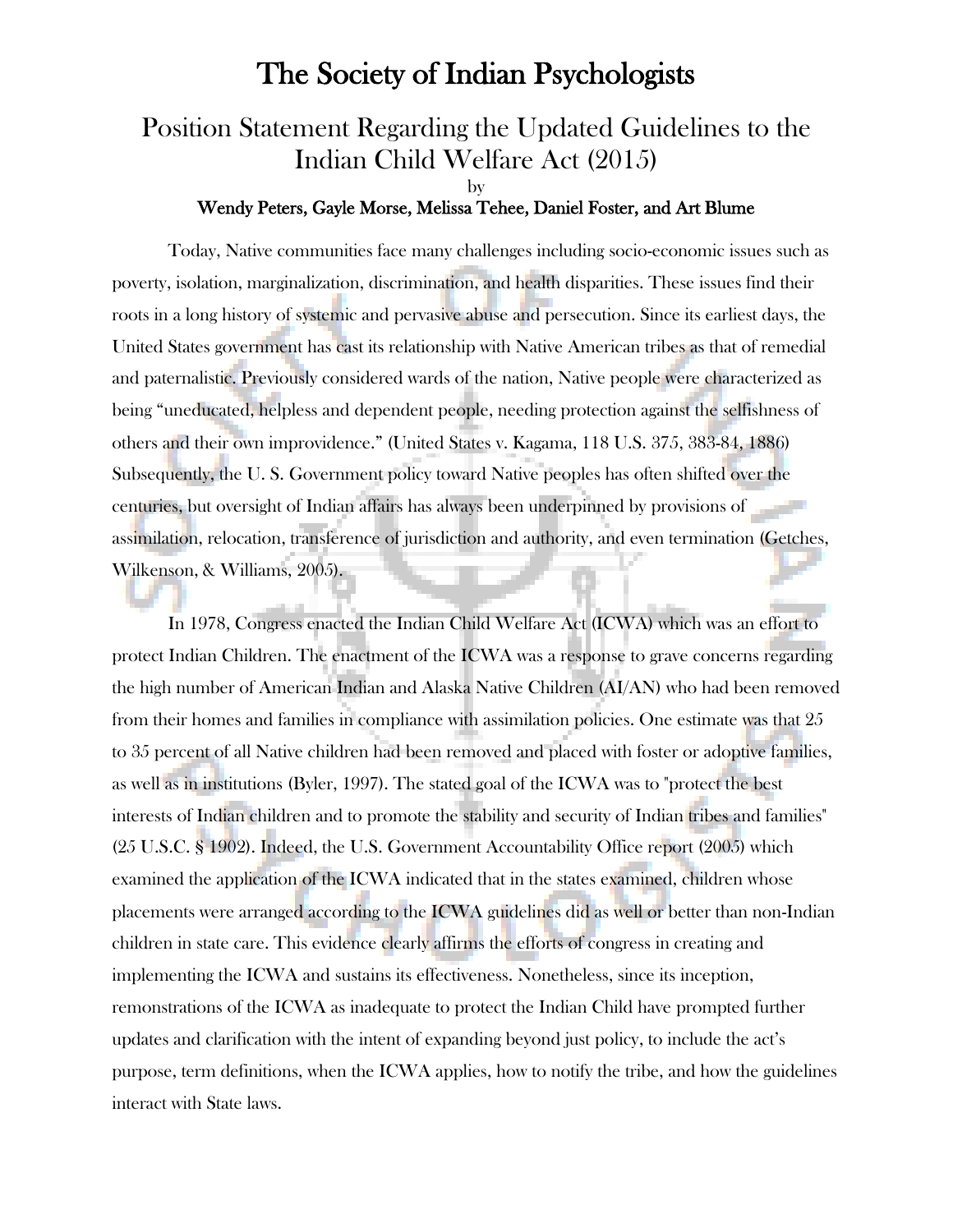Since the Department of the Interior Bureau of Indian Affairs (BIA) has updated the general provisions to the ICWA (2015), the Guidelines for State Courts and Agencies in Indian Child Custody Proceedings have been called into question by concerned parties. At issue are three primary concerns regarding the ICWA Court Guidelines. Namely, there are questions as to (1) the "best interest" of the child, (2) how "good cause" is determined, and (3) who may serve as a qualified expert witness in Indian Child adoption and foster care proceedings. These points are explicated, followed by a few additional comments and the rationale applied by members of the Society of Indian Psychologists Executive Council in support of Native children and the updates to the ICWA Guidelines.

#### Best Interest and Good Cause

According to the Guidelines for State Courts in ICWA proceedings (BIA, 2015), much of the concern with the State Court Guidelines centers on the transfer of a custody case to tribal court. The guidelines indicate that either a parent, custodian, or tribe may request a transfer of a case at any time to tribal court. Upon request, the case *must* be moved, save three exceptions: (1) If either parent declines to accept the transfer; (2) If the tribe declines the transfer; or (3) If the court determines there is "good cause" not to move the case.

The updated guidelines indicate that when considering "good cause" the court may not consider whether the case is at an advanced stage or whether transfer would result in a change in the placement of the child. Further they may not consider (1) the Indian child's contact with their tribe or reservation; (2) Socio-Economic conditions or any perceived inadequacy of tribal or BIA social services and/or courts; or (3) the tribe's prospective placement. Consistent with the ICWA, the placement of the child and case within Tribal jurisdiction is considered to be in the best interests of Indian children. Preference for placement of a child in an adoption scenario is also clarified in a specific order with the first preference being with a member of the child's extended family. Second preference would be the Indian child's tribe, and next in preference would be other Indian families.

There is also the possibility for a good cause argument that departs from the standard placement preferences. This extension of the good cause determination rules do not include an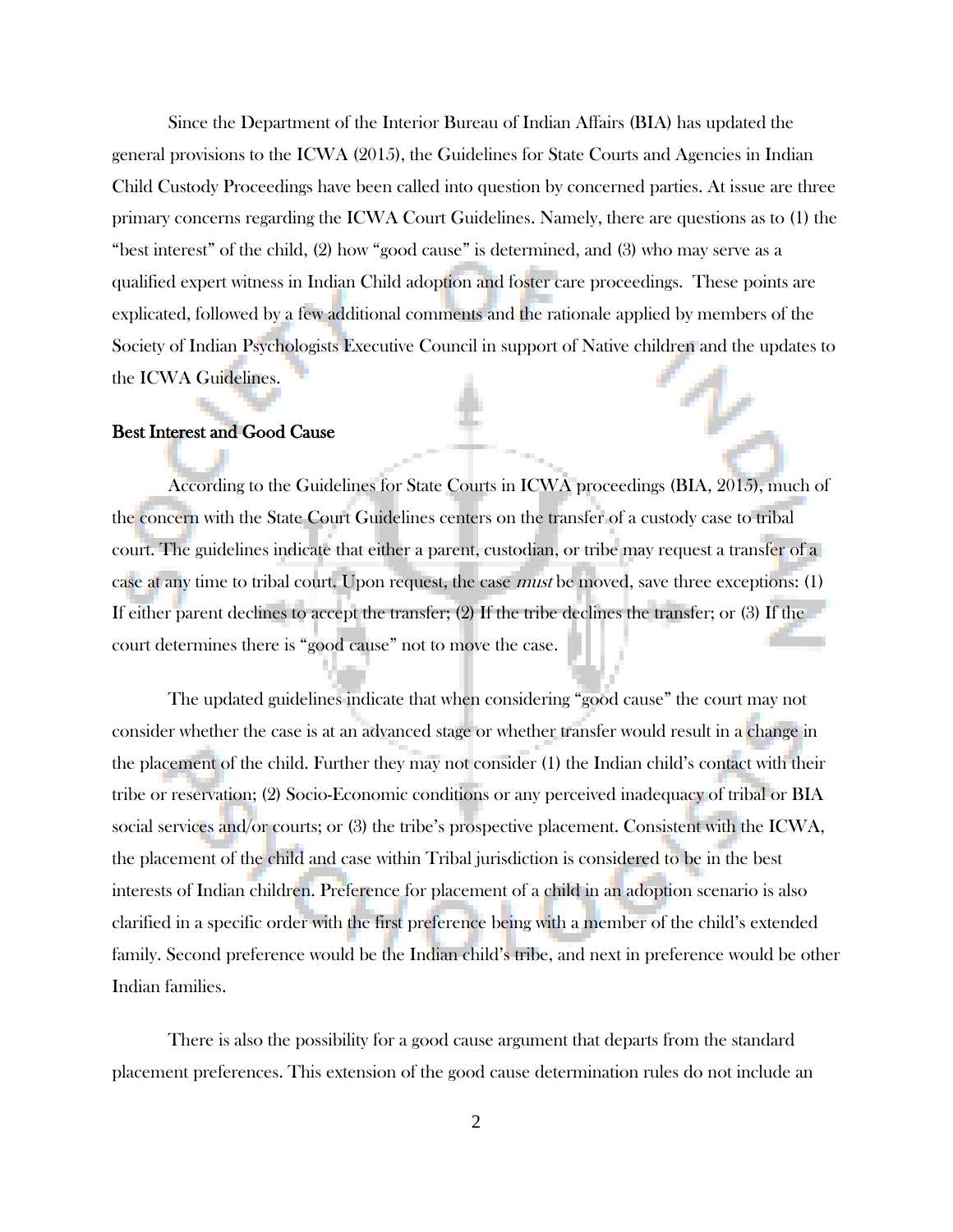independent consideration of best interest of the child because this undermines Congress's findings that ICWA's placement preferences are in the best interests of Indian children.

Therefore, the Society of Indian Psychologists (SIP) concurs that the ICWA is consistent with American Indian and Alaska Native cultural values and systems. Representative of well over 500 federally recognized tribes, many of whom speak different languages and have different customs, SIP also affirms that the ICWA guidelines honor the complex nature and spirit of American Indian and Alaska Native culture and traditions.

#### Qualified Expert Defined

The updated Guidelines for State Courts (2015) also clarify who qualifies to serve as an expert witness in AI/AN adoption cases. The guidelines specifically note that the court may request help from the tribe or BIA in locating an expert witness. The witness must have expertise in the tribe's culture and customs, and further denotes specific characteristics that presume expertise. These characteristics include: (1) a tribal member who is an expert in tribal customs with respect to family and child rearing; (2) a member from another tribe who has knowledge in family and child services; (3) a layperson, recognized by the tribe, who understands social and cultural child rearing practices, the delivery of family and child social services; or (4) an expert who has substantial education and experience in their specialty and who can demonstrate knowledge of the social and cultural standards and child rearing practices within the child's tribe.

The ICWA protects AI/AN children by requiring ethno-cultural experts who have knowledge of tribal customs and child rearing practices—a key factor with respect to Tribal sovereignty and self-determination. The ICWA recognizes that Native people have the knowledge to make appropriate decisions in the best interest of their constituents and do not need to have Western views imposed upon them by those who are *not experts* in Native culture, child welfare, or familial relationships. Furthermore, AI/AN psychologists do possess the ethno-cultural expertise and psychological knowledge to evaluate attachment, bonding, child development, trauma and other associated psychological outcomes. Indeed, all who are party to the authorship of this statement are, in fact, AI/AN ethno-cultural experts, many of whom regularly testify as expert witnesses in regard to the psychological outcomes of AI/AN child and adult cases.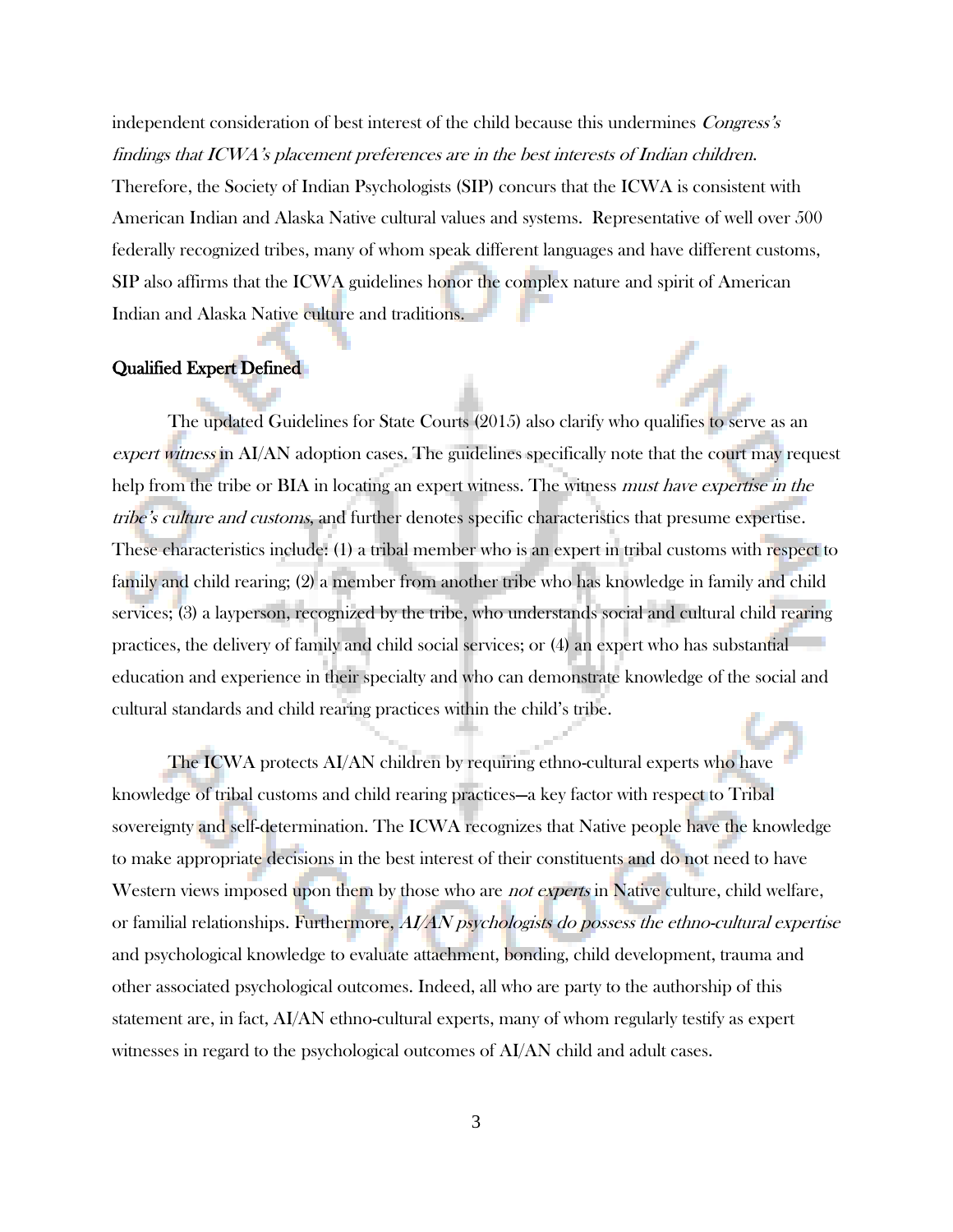At this time there are approximately 125 Native doctoral level members, plus more than 80 masters level members of SIP. There are also more than 125 Native doctoral level psychologists who are members of the American Psychological Association. Although there is some overlap of the doctoral level psychologists of both groups, the numbers we cite represent only psychological professionals and do not include the many other ethno-cultural experts who are also qualified to serve as expert witnesses regarding AI/AN culture, such as social workers, medical professionals, other paraprofessionals, and experts within tribes. The number of people who qualify as experts are well sufficient to meet whatever caseload demand may arise.

#### Culture in the Context of Family, Community, and Tribe

As is characteristic of so many Native cultures, when considering the best interest of any Native child, we are talking about the whole child–which means that child's entire family, community, tribe, and culture must be considered! The vast majority of Native cultures and communities are collectivistic and their values follow accordingly. We certainly acknowledge that Native people have their share of hardships and trauma within their communities–they may well be over-represented in that regard, especially in terms of familial circumstances. However, the Society of Indian Psychologists stands united with the National Indian Child Welfare Association (NICWA) and the National Congress of American Indians (NCAI) in supporting the updates to the ICWA guidelines.

Historically, as previously stated, the Governmental solution to deal with "problem Natives" or more to the point, the "Native problem," has been to take away their children and place them in the care of more "suitable" parents by Anglo values. The evidence has demonstrated that strategy often creates more problems than it solves (US GAO, 2005). Taking the same course of action, that of removal and relocation of children, with any other ethnic minority population with the United States would scarcely be tolerated. Yet this egregious historical approach continues against Native people today.

As ethno-cultural experts, we know that it takes the entire village to sustain what we call community–thus, as tribal, collectivistic cultures, the loss of a single child invariably impacts the entire community. Native family structures are unlike the conventional nuclear family structures of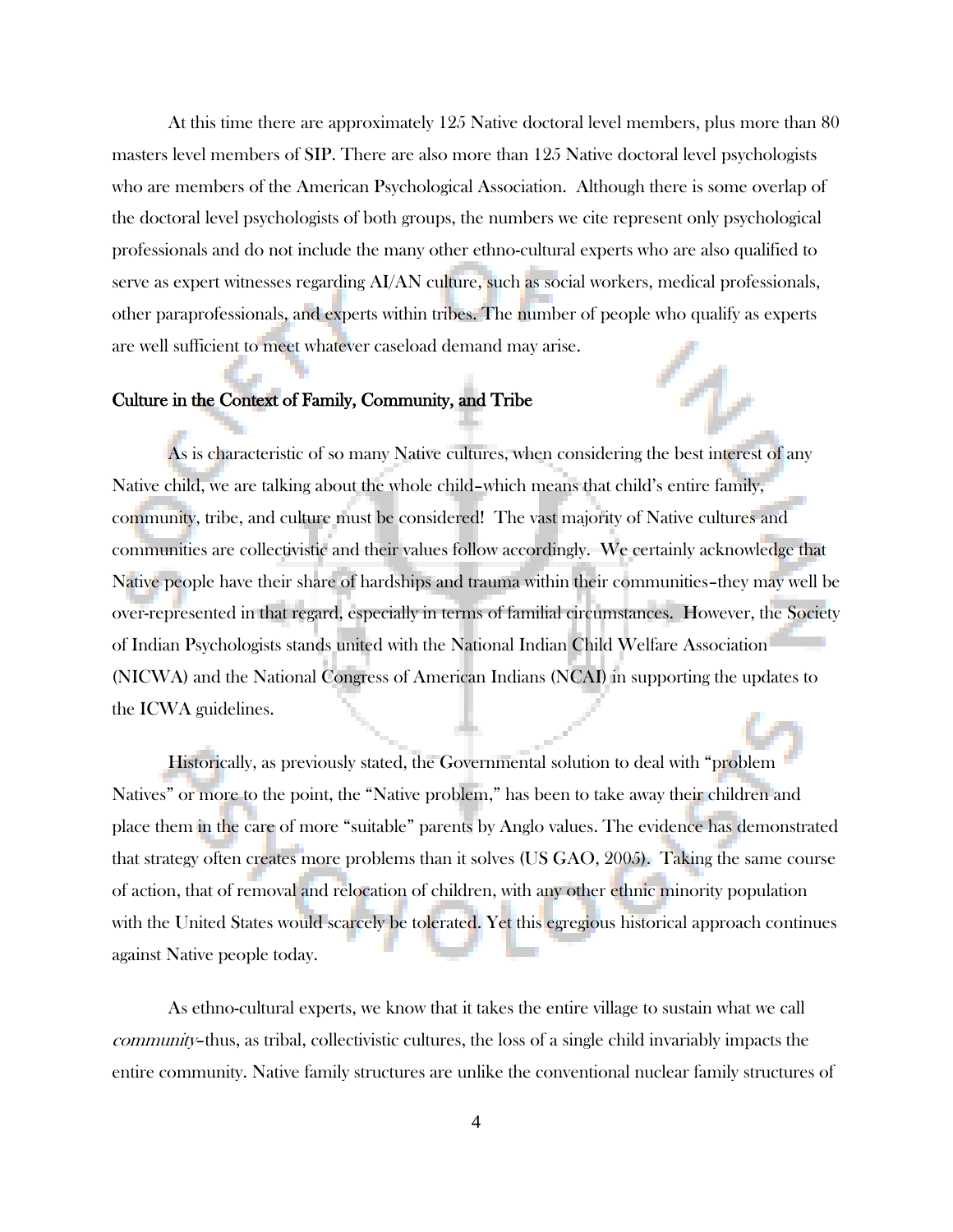Western societies. Even before the catastrophic upheaval of Native family structures with the onset of colonization, the "village" served as surrogate guardians for the children to care, teach, and be indoctrinated into their respective cultural communities. In this respect, Native children have long benefited from bonding with multiple caretakers and secure attachment relationships with multiple people. Although times have changed, these values and practices remain relevant in Natives communities.

### Looking to the Future

Many ethno-cultural experts have long supported efforts to get the BIA to clarify the ICWA in order to encourage greater compliance with policy and mitigate the confusion that has continually enabled the courts or attorneys to circumvent the ICWA. Finally, under new leadership, the BIA has stepped up to offer guidelines that have not been updated for several decades (35+ years). With these updates, the future has finally arrived with the result that ICWA is now being challenged because organizations are recognizing that the long-standing lack of compliance to the intent of IWCA has now been called into account and is being redressed.

The BIA updated ICWA guidelines seeks to bring us forward from outdated policy and we perceive that those who oppose the updates to the ICWA would take us back into old, colonial paradigms of Western superiority and Native oppression. It is the position of the Society of Indian Psychologists that the solution we seek will be found in empowering Native people to find redress for the historic injustice, and to reinvigorate their communities in ways that will honor their sovereignty and traditions.

## For further information contact:

The Society of Indian Psychologists

Email: [admin@aiansip.org](mailto:admin@aiansip.org) Website: [http://www.aiansip.org](http://www.aiansip.org/)

Mailing Address: The Sage Colleges School of Health Sciences, Psychology Department Attention: Gayle Morse, Ph.D. 65 1st street, Troy, New York 12180

#### Governing Board

Art Blume, President Elect (2015) Carolyn Morris, President Jacqueline S. Gray, Past President

Joanna Shadlow, Secretary Christopher Morris, Treasurer